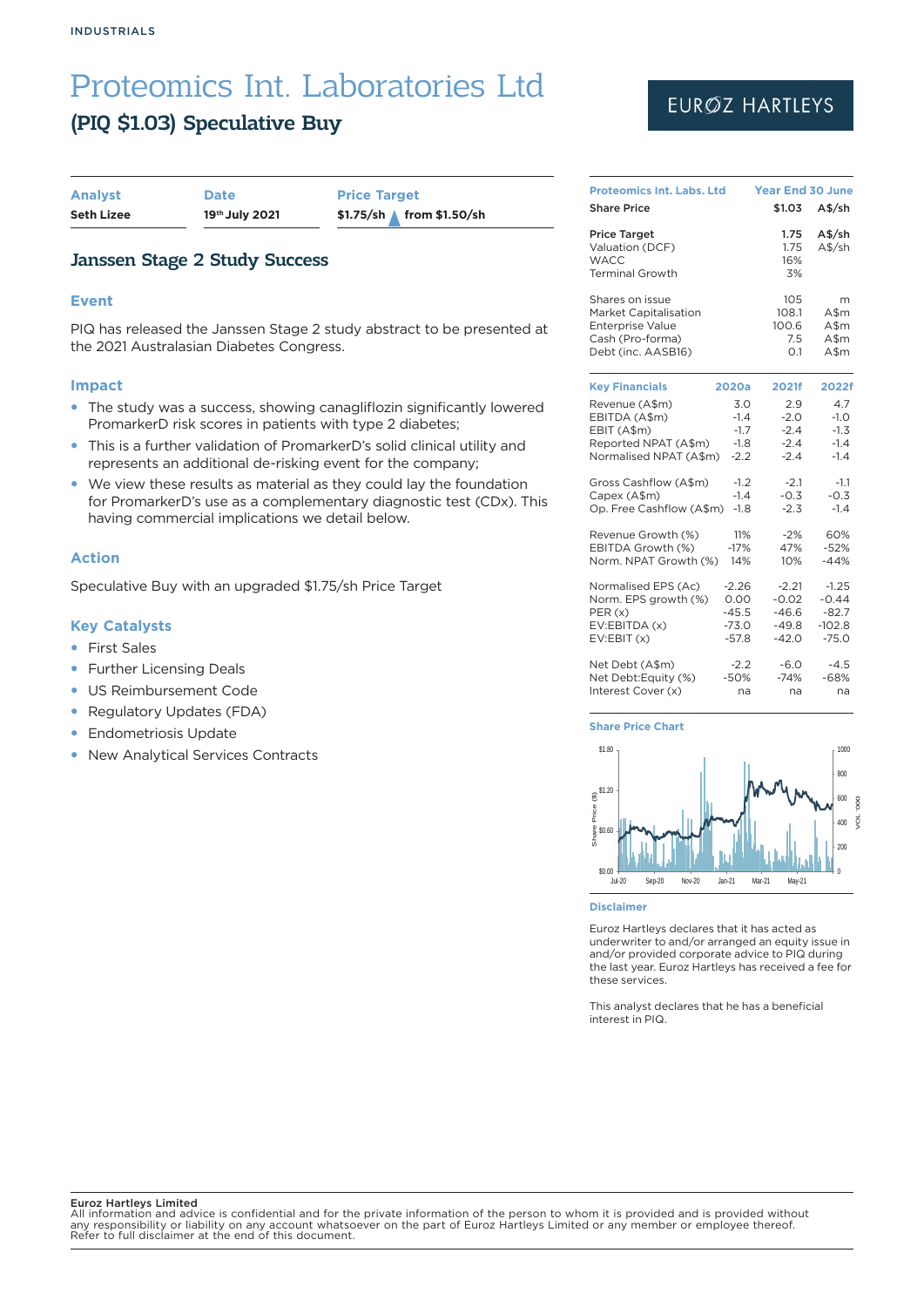### (PIQ \$1.03) Speculative Buy

#### **Analysis**

#### Janssen Stage 2 Study

- The study successfully showed canagliflozin significantly lowered PromarkerD risk scores in patients with type 2 diabetes
- The post-hoc study examined the association between canagliflozin and change in PromarkerD score over a three-year period in type 2 diabetes patients
	- o Canagliflozin, owned by Janssen, was the first diabetes medicines with an indication to slow progression of diabetic nephropathy (DKD) in type 2 diabetes patients. The drug is sold under the brand name Invokana®
- The study measured PromarkerD scores at baseline and year 3 in 2,008 patients from the CANagliflozin cardioVascular Assessment Study (CANVAS)
	- o Participants at baseline had a eGFR ≥60 mL/min/1.73m2, mean age of 62yrs, 69% male, and a median diabetes duration of 12 yrs.
- PromarkerD scores were stratified into low-, moderate-, and high-risk; generalised estimating equations were used to assess the effect of canagliflozin against placebo on PromarkerD scores
	- o The baseline participant low/moderate/high split was 67/14/19%
	- o Participants had a mean baseline PromarkerD score of 10.1%
- The study showed there was significant treatment by time interaction (P<0.001), showing patients on canagliflozin had a decreased mean PromarkerD scores from week 6 to year 3 (Δ score: -1.0% [95% CI: -1.9%, -0.1%]; p=0.038)
- Whereas, patients on the placebo showed an increase over the three year period (Δ score: 3.9% [2.5%, 5.3%]; p<0.001)
- This separation is even more significant when stratified by PromarkerD scores, the study noting high risk patients had a significantly lower score at Yr3 (Δ score: -5.6% [-8.6%, -2.6%]; p<0.001) with the opposite seen in patients on the placebo who's scores remained high (Δ score: 3.2% [-1.3%, 7.7%]; p=0.17) (Time\*TRT p=0.002).
- These results portray one of the two possible successful outcomes we previously outlined in research
- The study results are material in our opinion as we believe it could lay the foundation for PromarkerD's use as a Complementary Diagnostic test (CDx), whereby it would be used:
	- o Prior to prescription of drug (gliflozins) treatments for DKD; and/or
	- o Throughout a patients course of treatment (potentially lifetime) to monitor the ongoing risk of developing DKD
- We further note the materiality of Janssen, a joint partner who will be jointly presenting with PIQ. Janssen are a division of Johnson & Johnson, the US\$460bn listed (JNJ:NYSE) multination pharmaceutical company with +US\$82bn in sales last year

Euroz Hartleys Limited

All information and advice is confidential and for the private information of the person to whom it is provided and is provided without any responsibility or liability on any account whatsoever on the part of Euroz Hartleys Limited or any member or employee thereof. Refer to full disclaimer at the end of this document.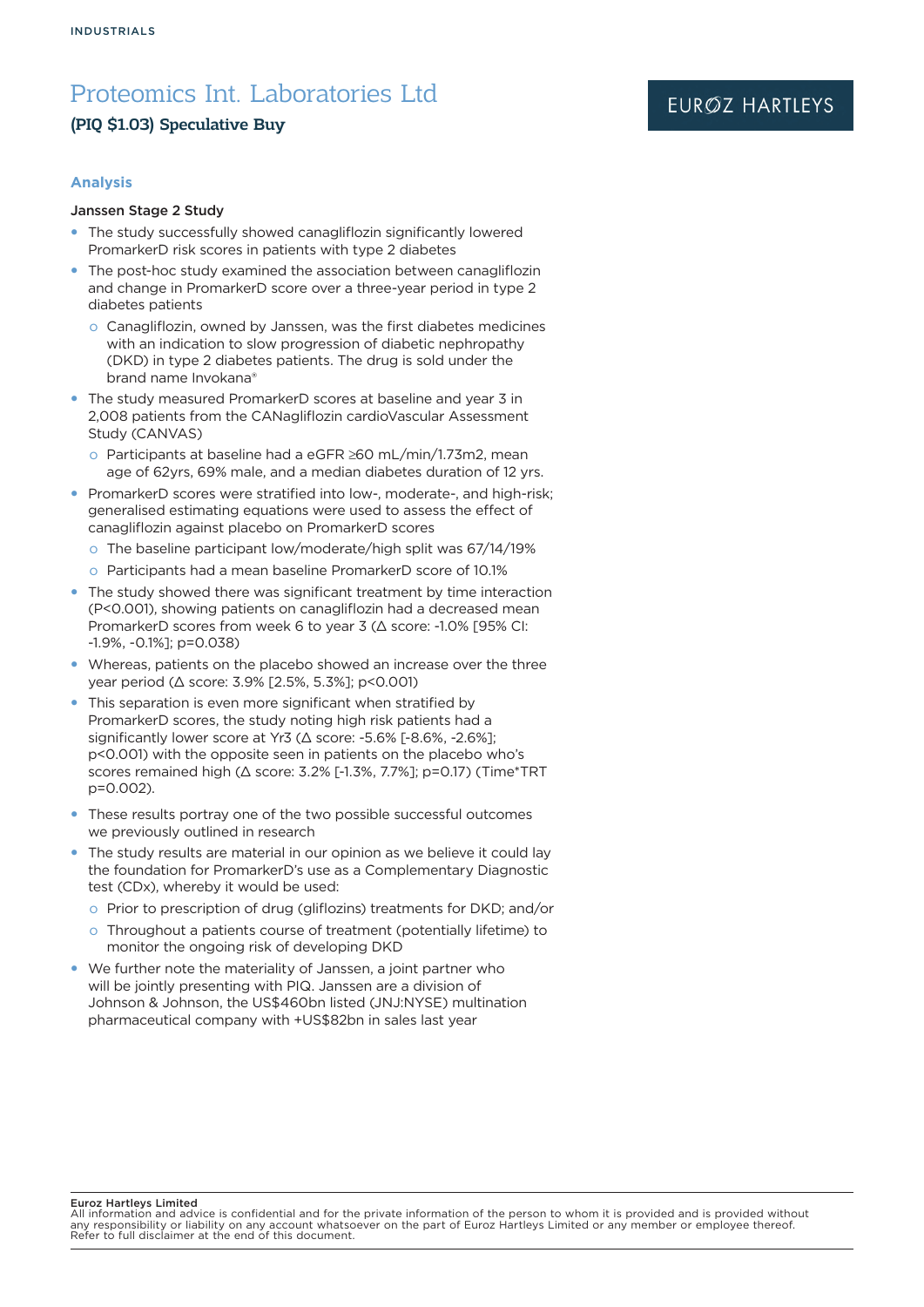### (PIQ \$1.03) Speculative Buy

### EURØZ HARTLEYS

#### Catalyst

• We continue to see a number of upcoming catalyst for PIQ, we highlight the table below:

|                                | CY'2021 |                    | CY'2022 |       |       |       |
|--------------------------------|---------|--------------------|---------|-------|-------|-------|
| <b>Key Catalyst</b>            | Sep'Q   | Dec <sup>'</sup> Q | Mar'Q   | Jun'Q | Sep'Q | Dec'Q |
| PromarkerD                     |         |                    |         |       |       |       |
| <b>Further Licensing Deals</b> |         |                    |         |       |       |       |
| <b>First Sales</b>             |         |                    |         |       |       |       |
| US Reimbursement Code          |         |                    |         |       |       |       |
| Regulatory Updates (FDA)       |         |                    |         |       |       |       |
|                                |         |                    |         |       |       |       |
| Promarker™                     |         |                    |         |       |       |       |
| <b>Endometriosis Update</b>    |         |                    |         |       |       |       |
| Giardia Update                 |         |                    |         |       |       |       |
|                                |         |                    |         |       |       |       |
| <b>Analytical Services</b>     |         |                    |         |       |       |       |
| New contracts                  |         |                    |         |       |       |       |

*Source: EHSL Estimates*

- We note there are additional catalyst around conference presentations, clinical utility study results, and overall pipeline program updates
- We anticipate PIQ will trade up upon successfully achieving these catalyst, potentially substantially with some

#### Valuation and Price Target

As a result of the Janssen Stage 2 Study Success, in our view a major catalyst with de-risking implications, we have upgraded our Valuation and Price Target to \$1.75/sh. This Price Target per our analysis requires PIQ achieving the level of commercial adoption outlined in our previous research. The factors and risks surrounding these assumptions further drive our Speculative Buy recommendation.

| <b>Valuation Summary</b>   |                    |        |  |  |
|----------------------------|--------------------|--------|--|--|
|                            |                    |        |  |  |
| <b>DCF EV</b>              | A\$m               | 175.9  |  |  |
| (+) Cash (1H'21)           | $A$ \$m            | 7.5    |  |  |
| (-) Debt (1H'21)           | A\$m               | $-0.1$ |  |  |
| <b>Equity Value</b>        | A\$m               | 183.3  |  |  |
| $($ / $)$ SOI              | m                  | 104.9  |  |  |
| <b>Valuation per Share</b> | $A\frac{4}{5}$ /sh | 1.75   |  |  |
|                            |                    |        |  |  |
| <b>Price Target</b>        | $A$$ /sh           | 1.75   |  |  |

*Source: EHSL Estimates*

#### Euroz Hartleys Limited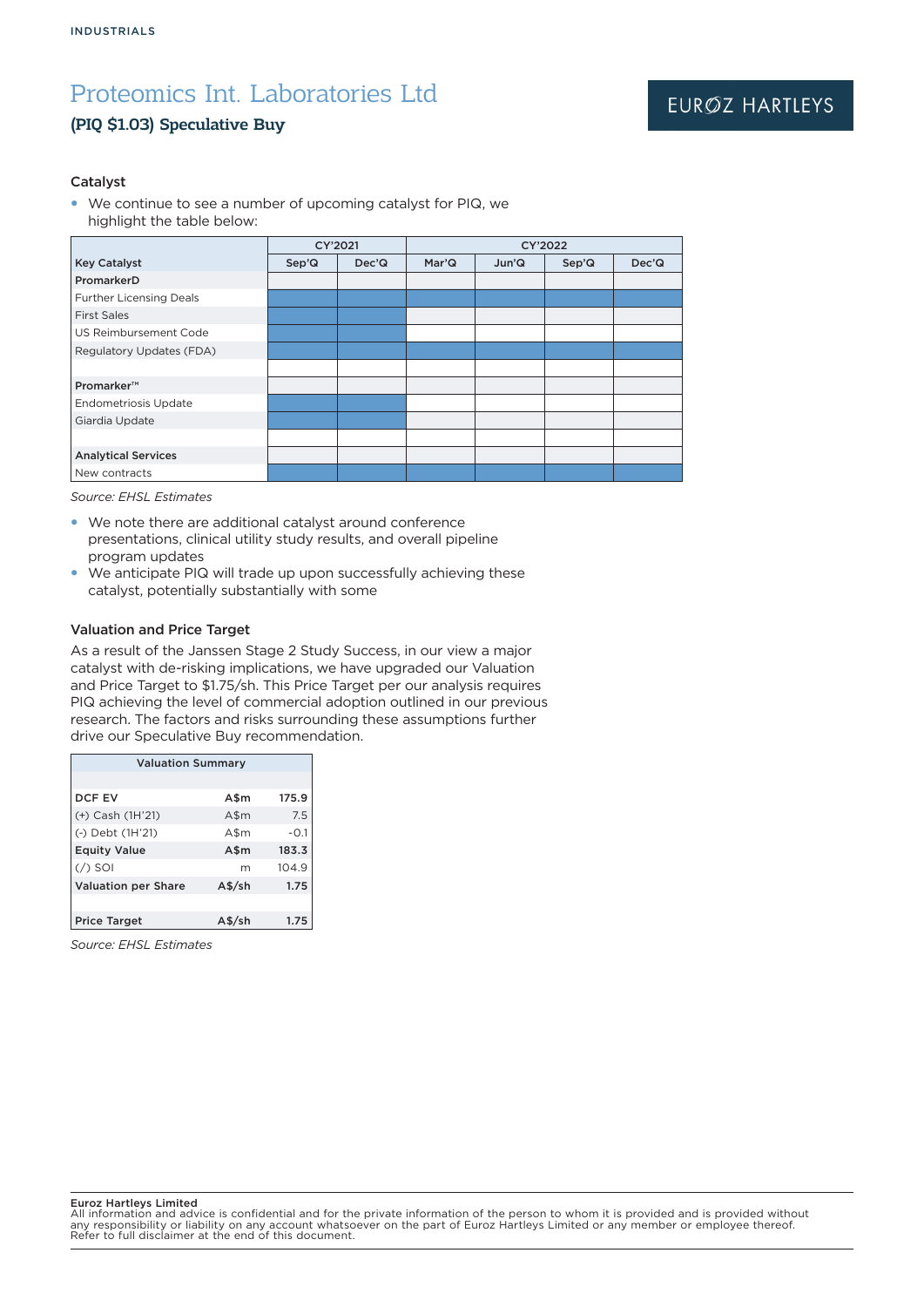### (PIQ \$1.03) Speculative Buy

| <b>Financial Statements</b>                         |                  | 2019A 2020A      | 2021F            | 2022F            |
|-----------------------------------------------------|------------------|------------------|------------------|------------------|
| <b>Income Statement</b><br>PromarkerD Royalties     | 0.0              | O.O              | 0.3              | 2.0              |
| <b>Analysis Business</b>                            | 1.5              | 1.4              | 1.6              | 1.7              |
| Other Income                                        | 1.2              | 1.6              | 1.1              | 1.0              |
| <b>Total Sales</b>                                  | 2.7<br>O.O       | 3.0              | 2.9              | 4.7<br>$-0.4$    |
| $(-)$ COGS<br>Gross Profit                          | 2.7              | 0.0<br>3.0       | $-0.1$<br>2.9    | 4.3              |
| $(-)$ OPEX                                          | $-4.3$           | $-4.4$           | $-4.9$           | $-5.3$           |
| <b>EBITDA</b>                                       | $-1.7$           | $-1.4$           | $-2.0$           | $-1.0$           |
| $(-)$ D&A<br>EBIT                                   | $-0.2$<br>$-1.9$ | $-0.4$<br>$-1.7$ | $-0.4$<br>$-2.4$ | $-0.4$<br>$-1.3$ |
| (-) Net Finance                                     | O.O              | 0.0              | 0.0              | 0.0              |
| (-) Other Expenses                                  | $-0.2$           | 0.0              | 0.0              | 0.0              |
| EBT                                                 | $-2.1$           | -1.8             | $-2.4$           | $-1.4$           |
| $(-)$ Tax<br><b>Reported NPAT</b>                   | 0.0<br>$-2.1$    | 0.0<br>-1.8      | 0.0<br>$-2.4$    | 0.0<br>$-1.4$    |
| $(+/-)$ Abnormals                                   | 0.2              | $-0.4$           | O.O              | O.O              |
| <b>Norm NPAT</b>                                    | $-1.9$           | $-2.2$           | $-2.4$           | $-1.4$           |
| Cash flow (A\$m)                                    |                  | 2019A 2020A      | 2021F            | 2022F            |
| <b>Profit Before Tax</b>                            | $-2.1$           | $-1.8$           | $-2.4$           | $-1.4$           |
| $(+)$ D&A                                           | 0.2              | 0.4              | 0.4              | 0.4              |
| $(+)$ FX loss/(gain)<br>(+) Share base payments     | 0.0<br>0.3       | O.O<br>O.1       | 0.0<br>O.O       | 0.0<br>O.O       |
| (-) Tax Paid                                        | 0.0              | 0.0              | 0.0              | 0.0              |
| $(+/-)$ Other                                       | 0.0              | 0.0              | $-0.1$           | -0.1             |
| <b>Gross Cashflow</b>                               | $-1.6$           | $-1.2$           | $-2.1$           | $-1.1$           |
| (-) Capital Expenditure                             | 0.0              | $-1.4$           | $-0.3$           | $-0.3$           |
| (-) Change in NWC<br><b>Operating Free Cashflow</b> | 0.0<br>$-1.7$    | 0.8<br>-1.8      | O.1<br>$-2.3$    | $-0.1$<br>$-1.4$ |
| (-) acq of subs/other Invst.                        | 0.0              | 0.0              | 0.0              | 0.0              |
| (+) Proc. from disp of FA/subs                      | 0.9              | 0.0              | 0.0              | 0.0              |
| (-) Dividends Paid                                  | O.O              | O.O              | O.O              | 0.0              |
| (+) Equity issued<br>$(+/-)$ Other                  | 0.1<br>0.0       | 3.3<br>$-0.4$    | 6.0<br>0.0       | 0.0<br>0.0       |
| <b>Net Cashflow</b>                                 | $-0.7$           | 1.0              | 3.7              | $-1.4$           |
| <b>BoP Net Cash</b>                                 | 2.0              | 1.3              | 2.2              | 6.0              |
| (+/-) Net Cashflow                                  | $-0.7$           | 1.0              | 3.7              | $-1.4$           |
| $(+/-)$ AASB16                                      | 0.0              | $-0.1$           | 0.0              | 0.0              |
| <b>EoP Net Cash</b>                                 | 1.3              | 2.2              | 6.0              | 4.5              |
| <b>Balance Sheet (\$m)</b>                          |                  | 2019A 2020A      | 2021F            | 2022F            |
| Cash                                                | 1.5              | 2.4              | 6.1              | 4.6              |
| Receivables<br><b>Other Assets</b>                  | 0.5<br>1.2       | 0.4<br>1.4       | 0.4<br>1.4       | 0.6<br>1.4       |
| <b>Total Current Assets</b>                         | 3.2              | 4.1              | 7.8              | 6.6              |
| PP&E                                                | 0.2              | 1.3              | 1.2              | 1.2              |
| <b>Other Assets</b>                                 | 0.2              | 0.0              | 0.0              | 0.0              |
| <b>ROUA</b><br>Intangible Assets                    | 0.0<br>0.0       | 0.1<br>O.O       | O.1<br>O.O       | 0.1<br>O.O       |
| <b>Total Non-current Assets</b>                     | 0.4              | 1.4              | 1.4              | 1.3              |
| <b>Total Assets</b>                                 | 3.6              | 5.6              | 9.2              | 7.9              |
| Payables                                            | 0.3              | 0.4              | 0.5              | 0.6              |
| Borrowing                                           | O.1              | 0.0              | 0.0              | O.O              |
| <b>Lease Liabilities</b><br>Provisions              | 0.0<br>O.1       | 0.1<br>0.1       | 0.1<br>O.1       | O.1<br>0.1       |
| <b>Total Current Liabilities</b>                    | 0.5              | 0.6              | 0.7              | 0.8              |
| Payables                                            | 0.0              | 0.3              | 0.3              | 0.3              |
| Borrowing                                           | 0.0              | 0.0              | 0.0              | O.O              |
| Lease Liabilities<br>Provisions                     | O.O<br>0.1       | O.1<br>O.1       | 0.1<br>0.1       | O.1<br>0.1       |
| <b>Total Non-Current Liabilities</b>                | 0.1              | 0.5              | 0.5              | 0.5              |
| <b>Total Liabilities</b>                            | 0.6              | 1.1              | 1.2              | 1.2              |
| <b>Net Assets</b>                                   | 3.0              | 4.4              | 8.0              | 6.7              |
| <b>Issued Capital</b>                               | 10.5             | 13.4             | 19.4<br>1.1      | 19.4             |
| Reserves<br><b>Accumulated Losses</b>               | 0.7<br>$-8.3$    | 1.1<br>$-10.0$   | $-12.4$          | 1.1<br>$-13.8$   |
| <b>Total Equity</b>                                 | 3.0              | 4.4              | 8.0              | 6.7              |

## EURØZ HARTLEYS

| <b>Performance Ratios</b>                                                                                                                                                                                                                                                                   | <b>2019A</b>                                                                                              | <b>2020A</b>                                                                                                      | 2021F                                                                                                            | 2022F                                                                                                                    |
|---------------------------------------------------------------------------------------------------------------------------------------------------------------------------------------------------------------------------------------------------------------------------------------------|-----------------------------------------------------------------------------------------------------------|-------------------------------------------------------------------------------------------------------------------|------------------------------------------------------------------------------------------------------------------|--------------------------------------------------------------------------------------------------------------------------|
| <b>Growth &amp; Margins</b><br>Revenue Growth<br><b>EBITDA Growth</b><br><b>EBIT Growth</b><br>Normalized Net Profit Growth<br><b>EBITDA</b> margin<br><b>EBIT</b> margin<br>Normalized net profit margin<br>Effective tax rate                                                             | na<br>na<br>na<br>na<br>$-62%$<br>$-69%$<br>$-71%$<br>0%                                                  | 11%<br>$-17%$<br>$-16%$<br>14%<br>-46%<br>$-58%$<br>$-73%$<br>0%                                                  | $-2%$<br>47%<br>37%<br>10%<br>-69%<br>$-82%$<br>$-82%$<br>0%                                                     | 60%<br>$-52%$<br>$-44%$<br>$-44%$<br>$-21%$<br>$-29%$<br>$-29%$<br>0%                                                    |
| Liquidity<br>Capex/depreciation<br>Current ratio<br>Quick ratio<br>Receivable days<br>Payable days<br><b>Risk Measures</b><br>Dividend Cover<br>Payout ratio                                                                                                                                | 0.2<br>5.9<br>6.6<br>68.1<br>25.4<br>na<br>0%                                                             | 3.8<br>6.6<br>6.1<br>44.4<br>37.4<br>na<br>0%                                                                     | 0.7<br>11.5<br>12.7<br>44.4<br>37.4<br>na<br>0%                                                                  | 0.7<br>8.7<br>9.0<br>44.4<br>37.4<br>na<br>0%                                                                            |
| Net interest cover                                                                                                                                                                                                                                                                          | na<br>$-45%$                                                                                              | na<br>-50%                                                                                                        | na<br>$-74%$                                                                                                     | na<br>$-68%$                                                                                                             |
| Net debt/equity<br><b>Returns</b>                                                                                                                                                                                                                                                           |                                                                                                           |                                                                                                                   |                                                                                                                  |                                                                                                                          |
| <b>ROIC</b><br><b>ROA</b><br><b>ROE</b>                                                                                                                                                                                                                                                     | $-59%$<br>$-53%$<br>$-64%$                                                                                | $-39%$<br>-39%<br>$-49%$                                                                                          | $-30%$<br>$-26%$<br>$-30%$                                                                                       | $-20%$<br>$-17%$<br>$-20%$                                                                                               |
| <b>Share Data/Valuation</b>                                                                                                                                                                                                                                                                 | <b>2019A</b>                                                                                              | <b>2020A</b>                                                                                                      | 2021F                                                                                                            | 2022F                                                                                                                    |
| <u>Share Data</u><br><b>Issued shares</b><br>Weighted ave shares<br>Fully diluted shares<br><b>Basic EPS</b><br>YoY change<br>Fully diluted EPS<br>YoY change<br>Fully diluted normalised EPS<br>YoY change<br>Dividend/share<br>Franking<br>Gross cashflow/share<br>NBV/share<br>NTA/Share | 80.7<br>80.4<br>84.7<br>$-2.6$<br>na<br>$-2.5$<br>na<br>$-2.3$<br>na<br>0.0<br>na<br>$-2.0$<br>3.7<br>3.7 | 92.4<br>86.5<br>96.4<br>$-1.9$<br>$-0.3$<br>$-1.8$<br>$-0.3$<br>$-2.3$<br>0%<br>0.0<br>na<br>$-1.3$<br>4.8<br>4.8 | 104.9<br>98.7<br>108.9<br>$-2.3$<br>0.2<br>$-2.2$<br>0.2<br>$-2.2$<br>$-2%$<br>0.0<br>na<br>$-2.0$<br>7.7<br>7.7 | 104.9<br>104.9<br>108.5<br>$-1.3$<br>$-0.4$<br>$-1.2$<br>$-0.4$<br>$-1.2$<br>$-44%$<br>0.0<br>na<br>$-1.0$<br>6.4<br>6.4 |
| Valuation<br>PER (Basic)<br>PER (Fully diluted)<br>PER (Fully diluted, normalized)<br>P/CFPS<br>Price/NBV<br>Price/NTA<br>Dividend Yield<br>EV/EBITDA<br>EV/EBIT<br>EV/Revenue                                                                                                              | $-40.0$<br>$-42.0$<br>$-45.7$<br>$-51.3$<br>27.8<br>27.8<br>0.0<br>$-60.6$<br>$-54.4$<br>37.4             | $-54.3$<br>$-56.7$<br>$-45.5$<br>$-76.8$<br>21.4<br>21.5<br>0.0<br>$-73.0$<br>-57.8<br>33.6                       | $-44.9$<br>$-46.6$<br>$-46.6$<br>$-51.5$<br>13.5<br>13.5<br>0.0<br>$-49.8$<br>$-42.0$<br>34.4                    | $-79.9$<br>$-82.7$<br>$-82.7$<br>$-102.7$<br>16.2<br>16.2<br>0.0<br>$-102.8$<br>$-75.0$<br>21.5                          |
| <b>Other Information</b><br>Estimated free float:<br>12-mth High/Low (A\$/sh)<br>Average daily volume (A\$k)<br><b>ASX Code</b><br>Next result                                                                                                                                              |                                                                                                           |                                                                                                                   |                                                                                                                  | 60%<br>0.19/1.48<br>98.0<br><b>PIQ</b><br>Aug-21                                                                         |

#### **Company Description**

Proteomics International Laboratories Ltd (PIQ) is a Perth based medical technology company. Currently in the process of commercializing its novel diabetic kidney disease test, PromarkerD, the business has an additional pipeline of 10 other diagnostic tests in various stages of development and commercialization, in addition to a growing world class analytical services business

#### Euroz Hartleys Limited